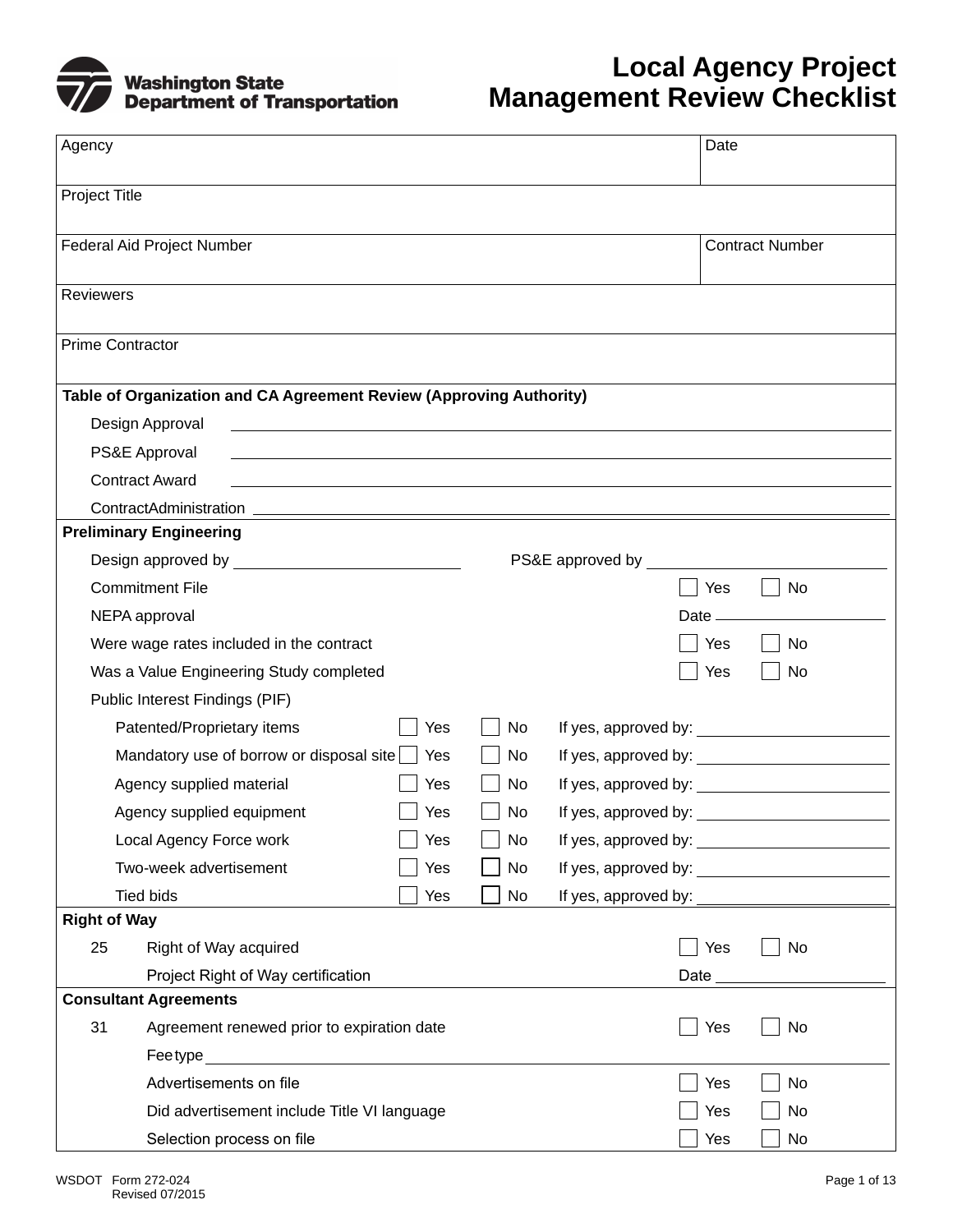# **Consultant Agreements**

| Agency                     | Date |
|----------------------------|------|
|                            |      |
| Project Title              |      |
|                            |      |
|                            |      |
| Federal Aid Project Number |      |
|                            |      |
|                            |      |
| Consultant                 |      |
|                            |      |
|                            |      |

| <b>Agreements</b>         | <b>Execution</b> | <b>Comp. Date</b> |
|---------------------------|------------------|-------------------|
| <b>Original Agreement</b> |                  |                   |
| Supplement #              |                  |                   |
| Supplement #              |                  |                   |
| Supplement #              |                  |                   |
| Supplement #              |                  |                   |
| Supplement #              |                  |                   |
| Supplement #              |                  |                   |
| Supplement #              |                  |                   |
| Supplement #              |                  |                   |
| Supplement #              |                  |                   |
| Supplement #              |                  |                   |
| Supplement #              |                  |                   |
| Supplement #              |                  |                   |
| Supplement #              |                  |                   |
| Supplement #              |                  |                   |
| Supplement #              |                  |                   |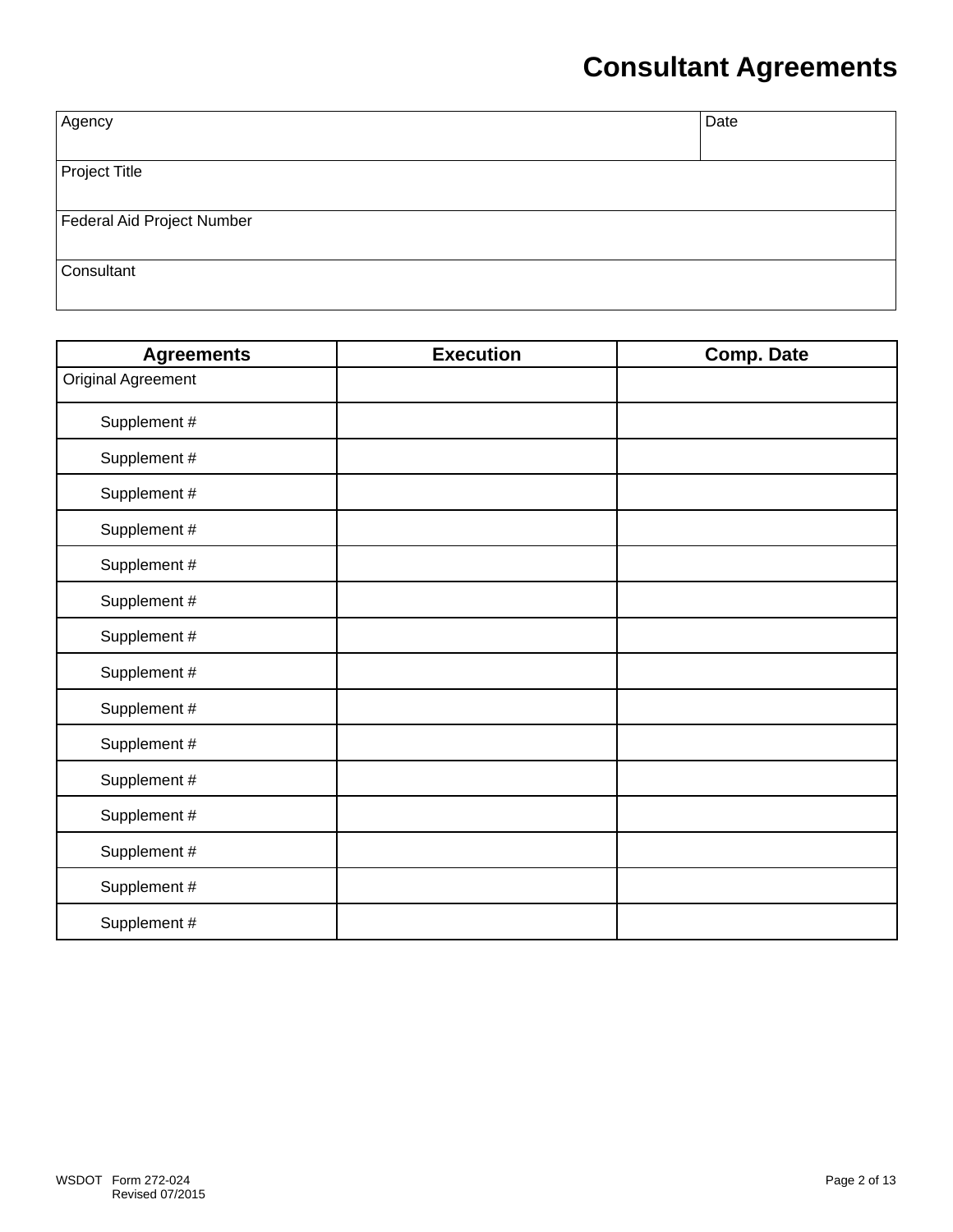|    |                 | <b>Advertising and Award</b>                                                                                                     |      |                                                                                                                                                                                                                                |     |
|----|-----------------|----------------------------------------------------------------------------------------------------------------------------------|------|--------------------------------------------------------------------------------------------------------------------------------------------------------------------------------------------------------------------------------|-----|
|    | 46.21           | FHWA construction authorization                                                                                                  |      | Date and the state of the state of the state of the state of the state of the state of the state of the state of the state of the state of the state of the state of the state of the state of the state of the state of the s |     |
|    | 46.24           |                                                                                                                                  |      |                                                                                                                                                                                                                                |     |
|    | 46.24           | Three week advertising period                                                                                                    | Yes  | No                                                                                                                                                                                                                             |     |
|    | 46.25           | Affidavits of publication in file                                                                                                | Yes  | No                                                                                                                                                                                                                             |     |
|    |                 | Did publication include Title VI language                                                                                        | Yes  | No                                                                                                                                                                                                                             |     |
|    | 46.25           | Bid opening                                                                                                                      | Date |                                                                                                                                                                                                                                |     |
|    |                 | Were bid analysis conducted prior to award on unbalanced Bid Items                                                               | Yes  | <b>No</b>                                                                                                                                                                                                                      |     |
|    |                 | If yes, is justification on file                                                                                                 | Yes  | <b>No</b>                                                                                                                                                                                                                      |     |
|    | 46.27           | Award \$                                                                                                                         | Date |                                                                                                                                                                                                                                |     |
|    | 46.26           | Award to lowest bidder                                                                                                           | Yes  | No                                                                                                                                                                                                                             |     |
| 26 |                 | <b>DBE Compliance and SBE Compliance</b>                                                                                         |      |                                                                                                                                                                                                                                |     |
|    | 26.2            | DBE goal set % _____________________                                                                                             | Yes  | No                                                                                                                                                                                                                             |     |
|    | 26.2            | DBE condition of award amount \$                                                                                                 |      |                                                                                                                                                                                                                                |     |
|    | 26.2            | Is there concurrence to award from WSDOT/FHWA prior to a ward<br>(projects containing DBE goal and full oversight projects only) | Yes  | No                                                                                                                                                                                                                             |     |
|    | 52.5            | Did change orders affect DBE's                                                                                                   | Yes  | No                                                                                                                                                                                                                             |     |
|    |                 |                                                                                                                                  |      |                                                                                                                                                                                                                                |     |
|    |                 |                                                                                                                                  |      |                                                                                                                                                                                                                                |     |
|    | 26.2            | DBE goal changes approved by WSDOT LP                                                                                            | Yes  | No                                                                                                                                                                                                                             |     |
|    | 26.2            | Were quarterly report of amounts credited as DBE participation<br>sent to region local programs engineer                         | Yes  | No                                                                                                                                                                                                                             |     |
|    |                 | Complaints regarding DBE's or from DBE                                                                                           | Yes  | No                                                                                                                                                                                                                             |     |
|    |                 | If yes, were the complaints submitted to WSDOT                                                                                   | Yes  | <b>No</b>                                                                                                                                                                                                                      |     |
|    |                 | Were complaints received from subcontractors for prime's<br>failure to pay promptly or return retainage                          | Yes  | $\Box$<br>No                                                                                                                                                                                                                   |     |
|    |                 | Did Prime Contractor submit a Small Business Enterprise Plan                                                                     | Yes  | No                                                                                                                                                                                                                             | N/A |
|    | <b>Training</b> |                                                                                                                                  |      |                                                                                                                                                                                                                                |     |
|    |                 |                                                                                                                                  | Yes  | No                                                                                                                                                                                                                             |     |
|    |                 | Training plan approved by agency                                                                                                 | Yes  | No                                                                                                                                                                                                                             |     |
|    |                 | Non-union training plan approved by FHWA                                                                                         | Yes  | No                                                                                                                                                                                                                             |     |
|    |                 |                                                                                                                                  | Yes  | No                                                                                                                                                                                                                             |     |
|    |                 |                                                                                                                                  |      |                                                                                                                                                                                                                                |     |
|    |                 | Were trainee interviews conducted                                                                                                | Yes  | No                                                                                                                                                                                                                             |     |
|    |                 |                                                                                                                                  |      |                                                                                                                                                                                                                                |     |
|    |                 | Training end date ________<br>Training start date ______________________                                                         |      |                                                                                                                                                                                                                                |     |
|    |                 | Were good faith efforts provided when minority/female were not submitted                                                         | Yes  | No                                                                                                                                                                                                                             |     |
|    |                 | If yes, is there documentation in the file                                                                                       | Yes  | No                                                                                                                                                                                                                             |     |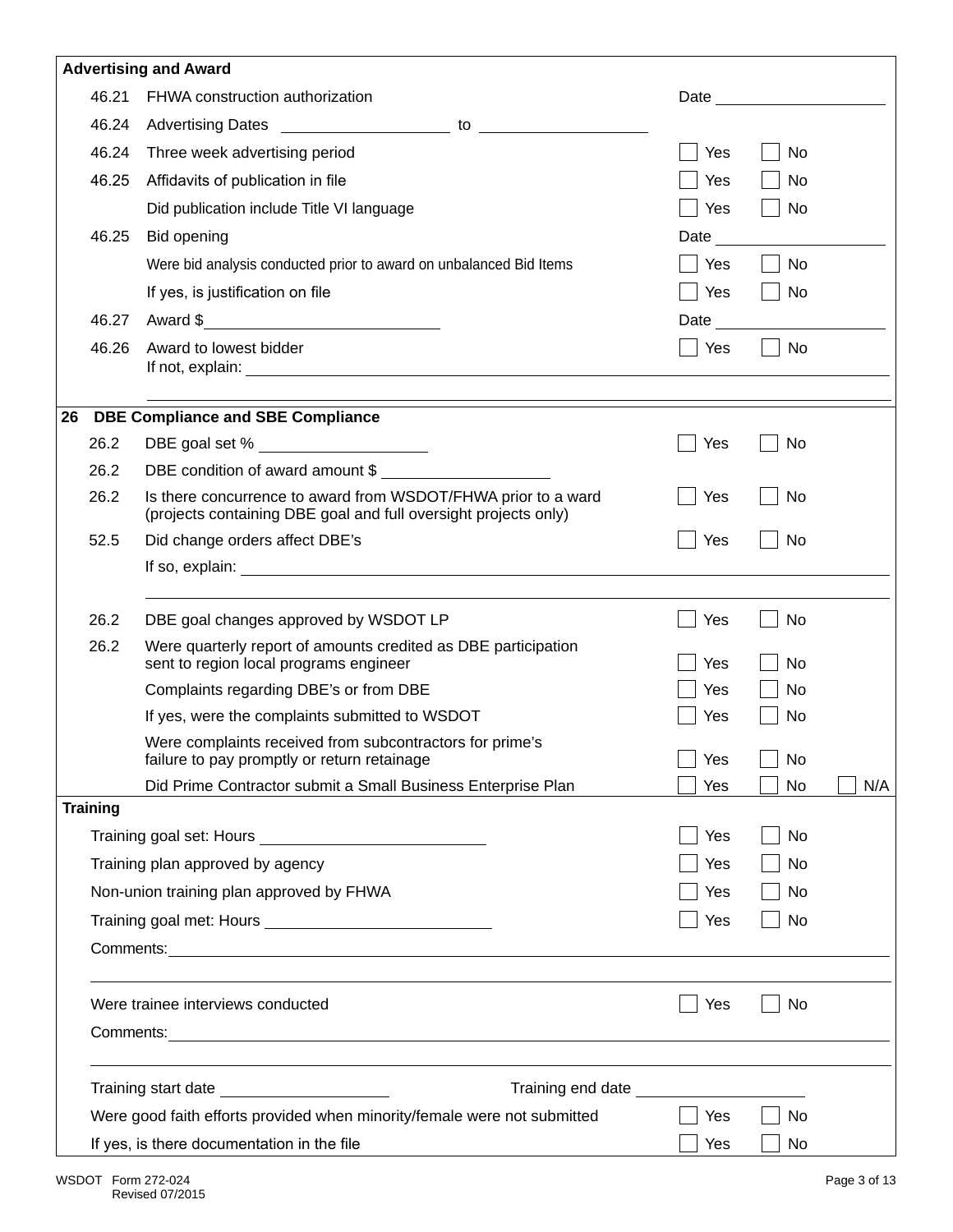|       | <b>Contract Administration</b>                                                      |                        |           |
|-------|-------------------------------------------------------------------------------------|------------------------|-----------|
|       |                                                                                     | Number of working days |           |
|       | Number of working days complete                                                     |                        |           |
|       | Were liquidated damages assessed                                                    | Yes                    | No        |
|       | Preconstruction conference minutes review                                           | Yes                    | No        |
|       | Preconstruction Meeting held                                                        | Yes                    | No        |
|       | Preconstruction Meeting minutes/documentation                                       | Yes                    | No        |
|       | Do the minutes reflect discussion regarding DBE & EEO requirements                  | Yes                    | <b>No</b> |
|       | Were there changes                                                                  |                        |           |
|       | Scope                                                                               | Yes                    | <b>No</b> |
|       | <b>Project Limits</b>                                                               | Yes                    | <b>No</b> |
|       | Cost                                                                                | Yes                    | <b>No</b> |
|       | If yes, is the NEPA still valid                                                     | Yes                    | No        |
|       | If yes, is the design still in compliance with ADA requirements                     | Yes                    | <b>No</b> |
| 52.51 | Were any claims settled by administrative settlement                                | Yes                    | No        |
|       | If yes, were claims submitted to local programs engineer                            | Yes                    | No        |
|       | <b>Comments Comments Comments</b>                                                   |                        |           |
| 52.1  | Project diaries and inspector's daily reports signed and reviewed                   | Yes                    | <b>No</b> |
|       | 44.22e TCP in contract                                                              | Yes                    | <b>No</b> |
|       | Adopted by contractor                                                               | Yes                    | No        |
|       | 44.22e Detour included in contract                                                  | Yes                    | No        |
|       | 44.22e If yes, agreements included in contract                                      | Yes                    | No        |
| 27.32 | PR-1391 on file and PR1392 sent to region local programs                            | Yes                    | <b>No</b> |
|       |                                                                                     |                        |           |
|       |                                                                                     |                        |           |
|       | <b>Contract Completion</b>                                                          |                        |           |
| 52.83 | End of project materials certification from project engineer to approving authority |                        | Date      |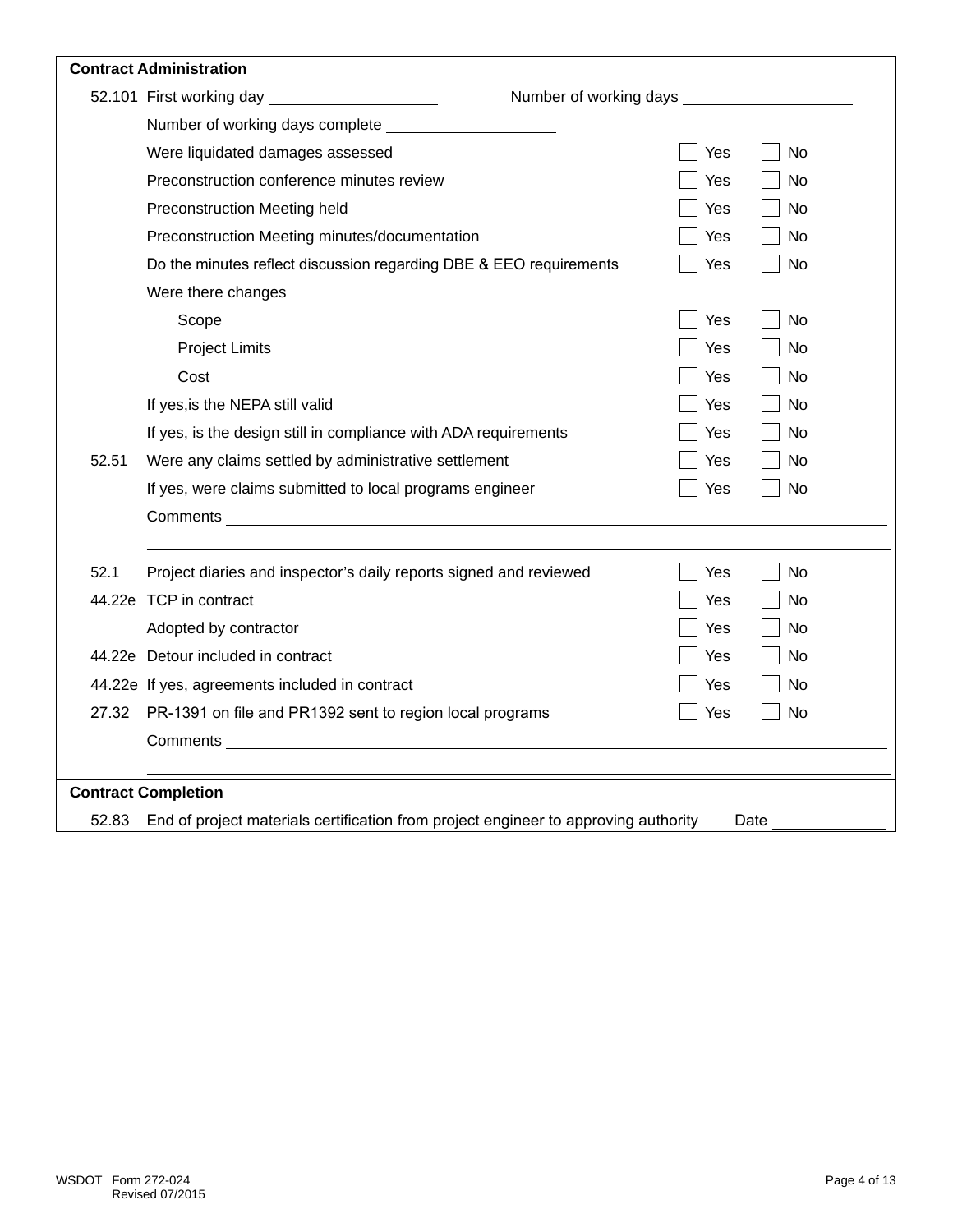#### **Local Agency Project Prime & Subcontractor Information**

|                              | Agency Name<br>Federal ID Number                |  |           |                                         |     | Contact                                        |                                                           | Date                              |                          |                                            |         |
|------------------------------|-------------------------------------------------|--|-----------|-----------------------------------------|-----|------------------------------------------------|-----------------------------------------------------------|-----------------------------------|--------------------------|--------------------------------------------|---------|
| Project Title                |                                                 |  |           |                                         |     |                                                |                                                           |                                   |                          |                                            |         |
|                              | Name                                            |  | Amount    | Date of Request<br>to Sublet<br>421-012 | DBE | Fed. Aid Certification<br>420-004              | Statement of Intent<br>to Pay Prev. Wages<br>F700-029-000 | Wage Rate<br>Interview<br>424-003 | DBE<br>Review<br>272-051 | Affidavit of<br>Wages Paid<br>F700-007-000 | Payroll |
| Prime                        |                                                 |  |           |                                         |     |                                                |                                                           |                                   |                          |                                            |         |
| $\mathbf{1}$                 |                                                 |  |           |                                         |     |                                                |                                                           |                                   |                          |                                            |         |
| $\overline{2}$               |                                                 |  |           |                                         |     |                                                |                                                           |                                   |                          |                                            |         |
| $\sqrt{3}$                   |                                                 |  |           |                                         |     |                                                |                                                           |                                   |                          |                                            |         |
| $\overline{4}$<br>$\sqrt{5}$ |                                                 |  |           |                                         |     |                                                |                                                           |                                   |                          |                                            |         |
| $\boldsymbol{6}$             |                                                 |  |           |                                         |     |                                                |                                                           |                                   |                          |                                            |         |
| $\overline{7}$               |                                                 |  |           |                                         |     |                                                |                                                           |                                   |                          |                                            |         |
| $\, 8$                       |                                                 |  |           |                                         |     |                                                |                                                           |                                   |                          |                                            |         |
| $\overline{9}$               |                                                 |  |           |                                         |     |                                                |                                                           |                                   |                          |                                            |         |
| 10                           |                                                 |  |           |                                         |     |                                                |                                                           |                                   |                          |                                            |         |
| 11                           |                                                 |  |           |                                         |     |                                                |                                                           |                                   |                          |                                            |         |
| 12                           |                                                 |  |           |                                         |     |                                                |                                                           |                                   |                          |                                            |         |
| 13                           |                                                 |  |           |                                         |     |                                                |                                                           |                                   |                          |                                            |         |
| 14                           |                                                 |  |           |                                         |     |                                                |                                                           |                                   |                          |                                            |         |
| 15                           |                                                 |  |           |                                         |     |                                                |                                                           |                                   |                          |                                            |         |
|                              | Total Amount Sublet \$                          |  |           | % of Contract Sublet = (Maximum 70%)    |     |                                                |                                                           |                                   |                          |                                            |         |
|                              | Payroll: Certified by the contractor $\Box$ Yes |  | $\Box$ No |                                         |     | Checked and initialed by the agency $\Box$ Yes | $\Box$ No                                                 |                                   |                          |                                            |         |
|                              | How often were payrolls reviewed _              |  |           |                                         |     |                                                |                                                           |                                   |                          |                                            |         |
| Notes                        |                                                 |  |           |                                         |     |                                                |                                                           |                                   |                          |                                            |         |
|                              |                                                 |  |           |                                         |     |                                                |                                                           |                                   |                          |                                            |         |
|                              |                                                 |  |           |                                         |     |                                                |                                                           |                                   |                          |                                            |         |
|                              |                                                 |  |           |                                         |     |                                                |                                                           |                                   |                          |                                            |         |
|                              |                                                 |  |           |                                         |     |                                                |                                                           |                                   |                          |                                            |         |
|                              |                                                 |  |           |                                         |     |                                                |                                                           |                                   |                          |                                            |         |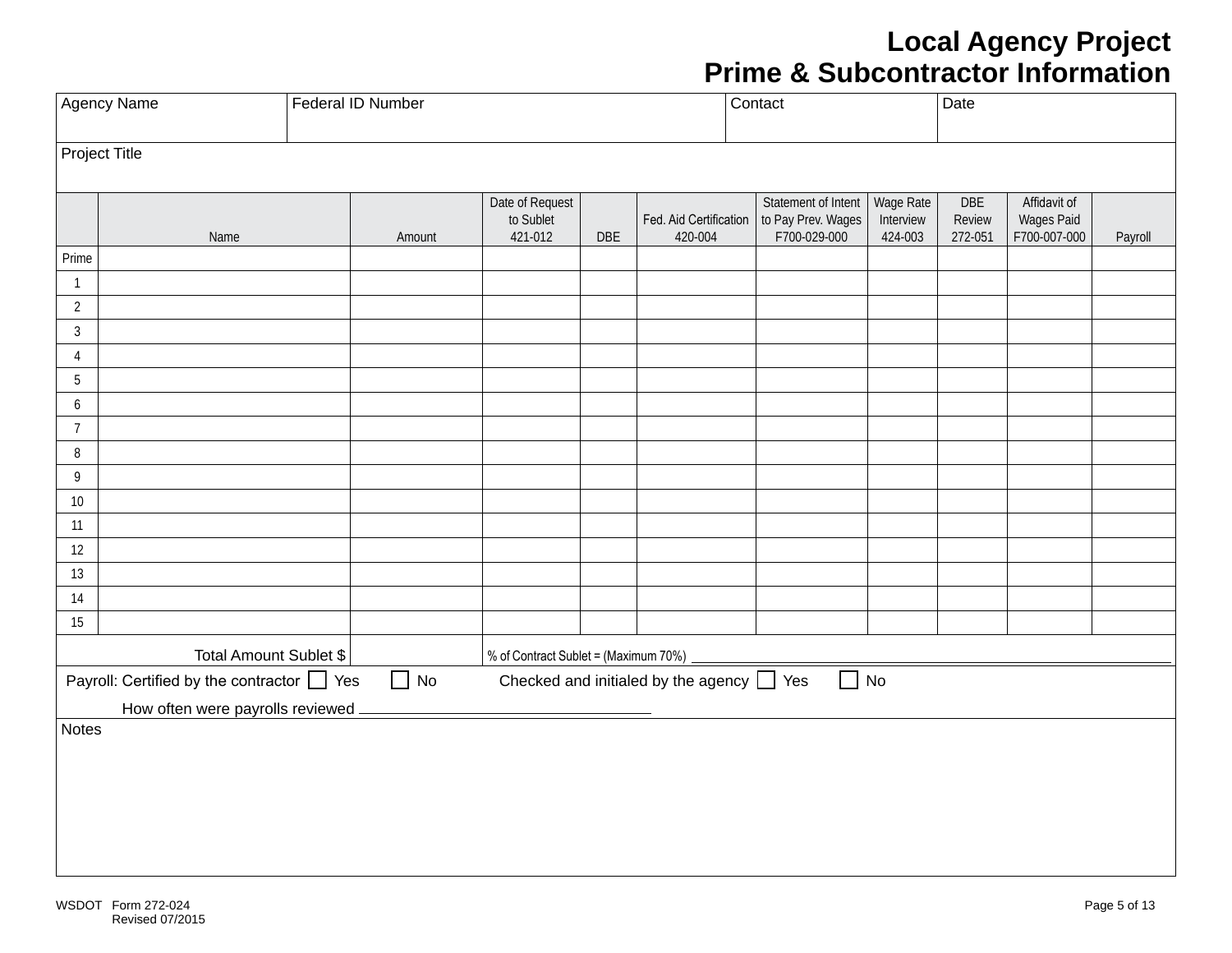#### **Local Agency Project Construction Contract Administration (Change Orders)**

| Federal ID Number |  |  | Project Title |  |  |  |  |  |
|-------------------|--|--|---------------|--|--|--|--|--|
|                   |  |  |               |  |  |  |  |  |
|                   |  |  |               |  |  |  |  |  |
|                   |  |  |               |  |  |  |  |  |
|                   |  |  |               |  |  |  |  |  |
|                   |  |  |               |  |  |  |  |  |
|                   |  |  |               |  |  |  |  |  |
|                   |  |  |               |  |  |  |  |  |
|                   |  |  |               |  |  |  |  |  |
|                   |  |  |               |  |  |  |  |  |
|                   |  |  |               |  |  |  |  |  |
|                   |  |  |               |  |  |  |  |  |
|                   |  |  |               |  |  |  |  |  |
|                   |  |  |               |  |  |  |  |  |
|                   |  |  |               |  |  |  |  |  |
|                   |  |  |               |  |  |  |  |  |
|                   |  |  |               |  |  |  |  |  |
|                   |  |  |               |  |  |  |  |  |
|                   |  |  |               |  |  |  |  |  |
|                   |  |  |               |  |  |  |  |  |
|                   |  |  |               |  |  |  |  |  |
|                   |  |  |               |  |  |  |  |  |
|                   |  |  |               |  |  |  |  |  |
|                   |  |  |               |  |  |  |  |  |
|                   |  |  |               |  |  |  |  |  |
|                   |  |  |               |  |  |  |  |  |
|                   |  |  |               |  |  |  |  |  |
|                   |  |  |               |  |  |  |  |  |
|                   |  |  |               |  |  |  |  |  |
|                   |  |  |               |  |  |  |  |  |
|                   |  |  |               |  |  |  |  |  |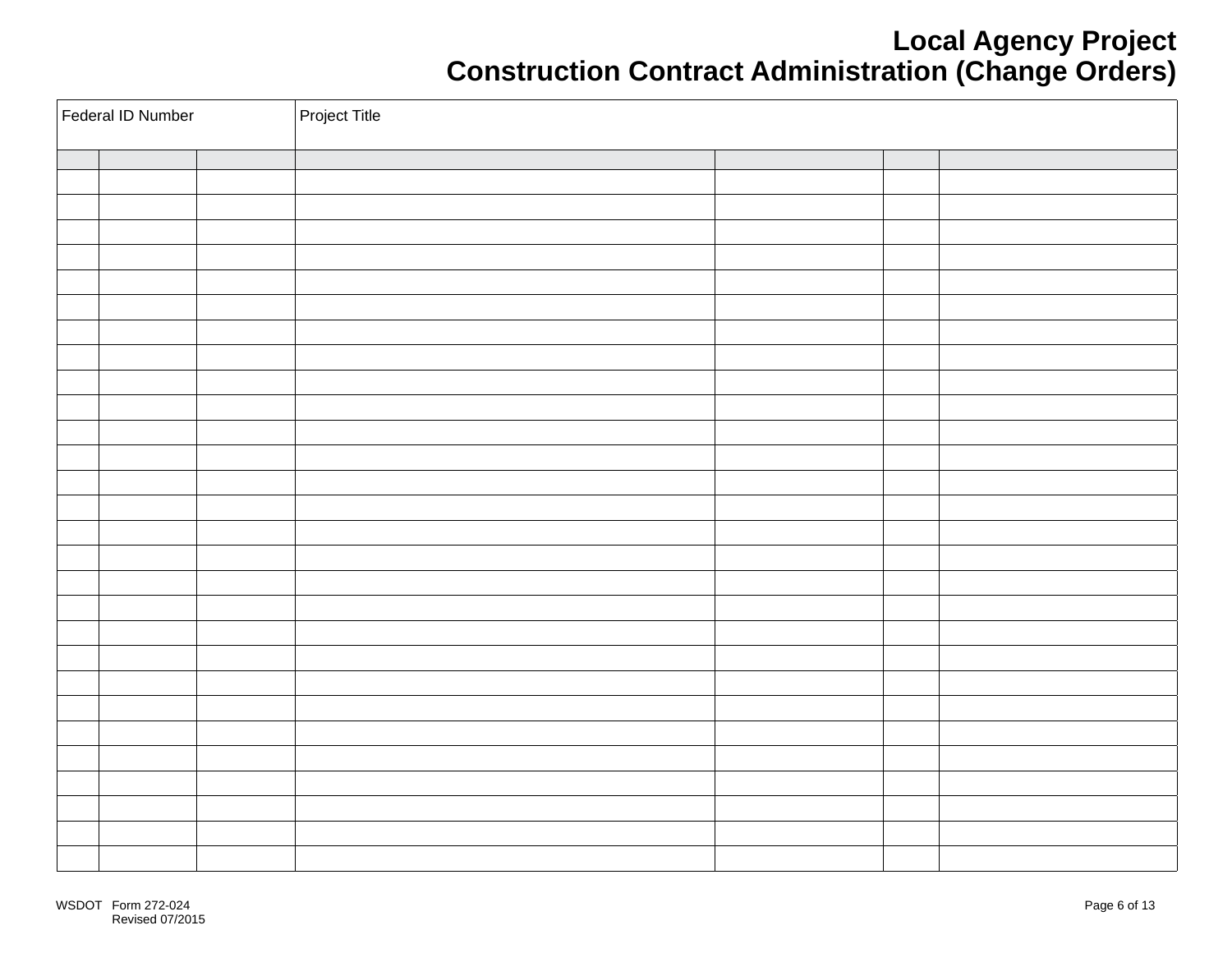## **Electrical**

|                               |                                     |               | LIVULIVUI                         |
|-------------------------------|-------------------------------------|---------------|-----------------------------------|
| Agency                        |                                     |               | Date                              |
| <b>Project Title</b>          |                                     |               | Federal Aid Project Number        |
| Reviewed By                   |                                     |               |                                   |
| <b>Bid Item</b>               |                                     | Material      |                                   |
| CMO                           | Yes<br>$\operatorname{\mathsf{No}}$ |               |                                   |
| Lump Sum Breakdown            | Yes<br>$\operatorname{\mathsf{No}}$ | Paid Quantity |                                   |
| <b>Field Note Record Date</b> | Quantity on Field Note Record       |               | <b>Field Note Record Verified</b> |
|                               |                                     |               |                                   |
| Comments                      |                                     |               |                                   |
|                               |                                     |               |                                   |
|                               |                                     |               |                                   |
|                               |                                     |               |                                   |
|                               |                                     |               |                                   |
|                               |                                     |               |                                   |
|                               |                                     |               |                                   |
|                               |                                     |               |                                   |
|                               |                                     |               |                                   |
| Acceptable                    | Deficiency as Needed                |               |                                   |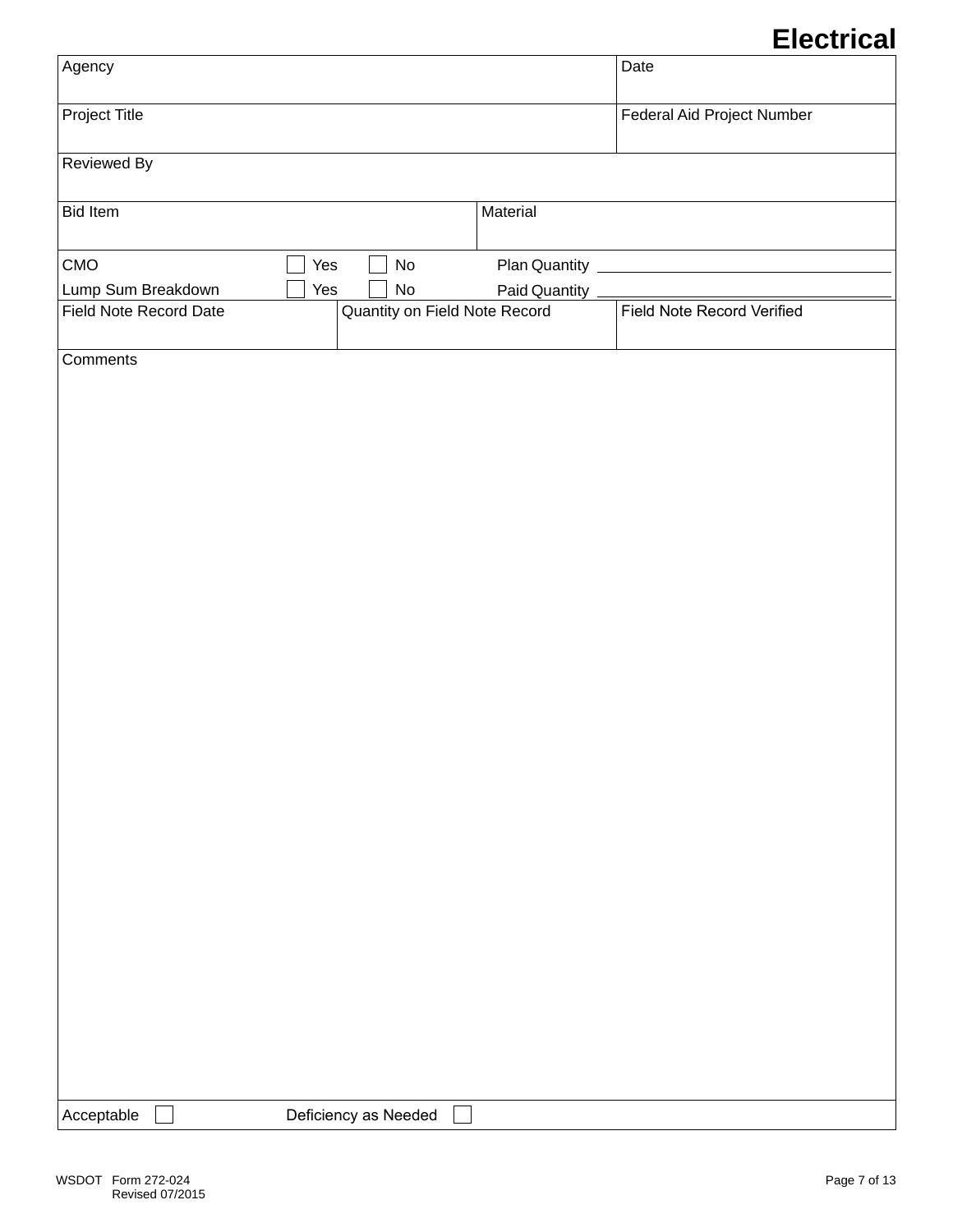#### **Metal**

| Agency                                                                                                                                                                                                                                                                                                                                                                            |                                                                                                                                                                                                                                                                              |          | Date                              |
|-----------------------------------------------------------------------------------------------------------------------------------------------------------------------------------------------------------------------------------------------------------------------------------------------------------------------------------------------------------------------------------|------------------------------------------------------------------------------------------------------------------------------------------------------------------------------------------------------------------------------------------------------------------------------|----------|-----------------------------------|
| Project Title                                                                                                                                                                                                                                                                                                                                                                     |                                                                                                                                                                                                                                                                              |          | Federal Aid Project Number        |
| <b>Reviewed By</b>                                                                                                                                                                                                                                                                                                                                                                |                                                                                                                                                                                                                                                                              |          |                                   |
| <b>Bid Item</b>                                                                                                                                                                                                                                                                                                                                                                   |                                                                                                                                                                                                                                                                              | Material |                                   |
| Visual Inspection<br>Lag Exception Noted<br><b>ROM Maintained</b><br>Certificate of Material Origin<br><b>Qualified Products List</b><br>Shop Drawing<br>Mfg. Certificate<br><b>Test Report</b><br>Approved for Shipment<br><b>Bill of Lading</b><br><b>Fabrication Approved</b><br><b>Approved Source</b><br>Sign Acceptance Report<br><b>Field Note Record Date</b><br>Comments | No<br>N/A<br>Yes<br>Yes<br>No<br>Yes<br>No<br>Yes<br>No<br>Yes<br>No<br>N/A<br>N/A<br>No<br>Yes<br>N/A<br>Yes<br>No<br>No<br>N/A<br>Yes<br>N/A<br>No<br>Yes<br>N/A<br>Yes<br>No<br>No<br>N/A<br>Yes<br>N/A<br>No<br>Yes<br>N/A<br>No<br>Yes<br>Quantity on Field Note Record |          | <b>Field Note Record Verified</b> |
| Acceptable                                                                                                                                                                                                                                                                                                                                                                        | Deficiency as Needed                                                                                                                                                                                                                                                         |          |                                   |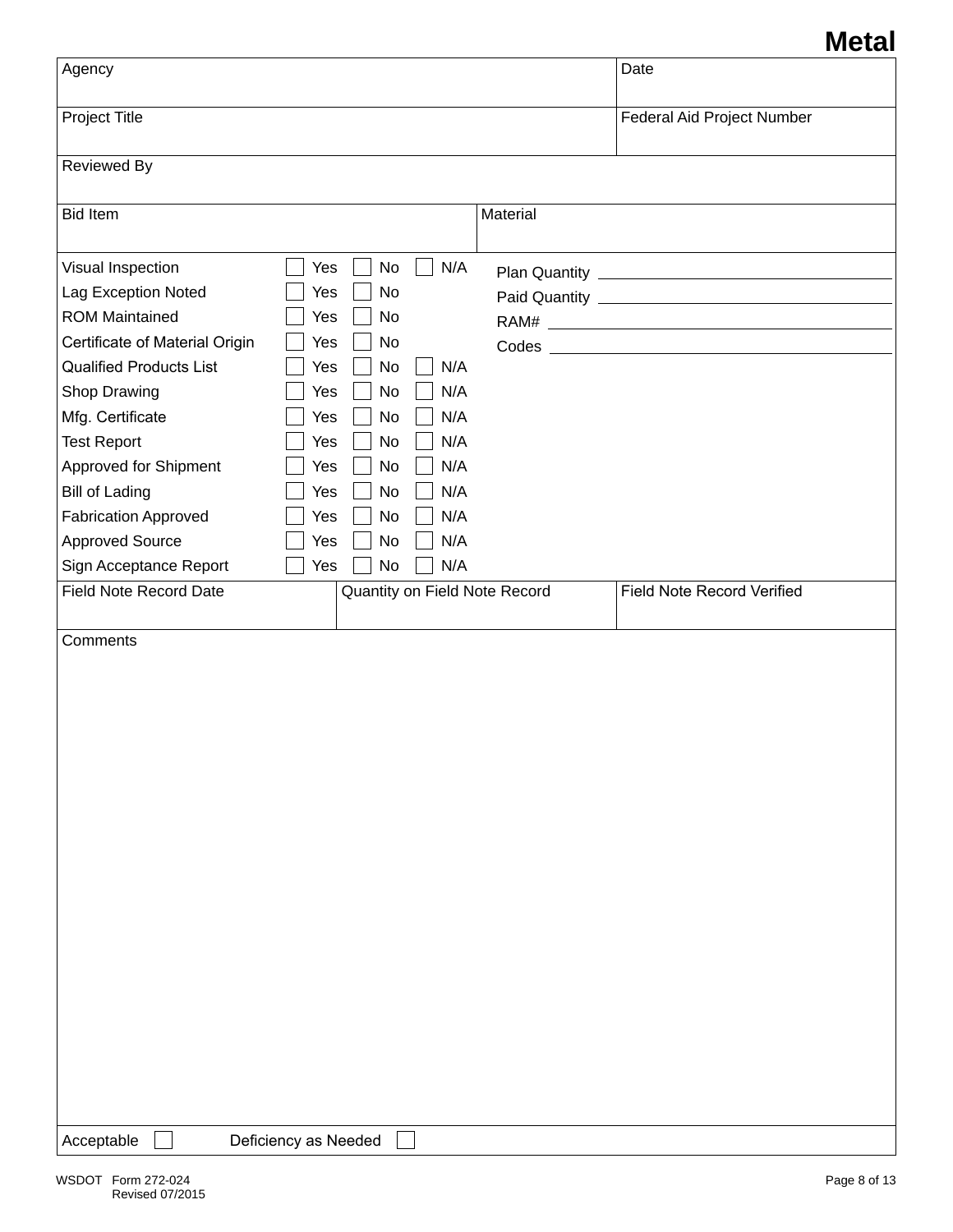## **Aggregate Item**

|                                                                                                                     | Ayyı cyalcı ilgili         |
|---------------------------------------------------------------------------------------------------------------------|----------------------------|
| Agency                                                                                                              | Date                       |
| Project Title                                                                                                       | Federal Aid Project Number |
| Reviewed By                                                                                                         |                            |
|                                                                                                                     |                            |
| <b>Bid Item</b><br>Material                                                                                         |                            |
| N/A<br><b>Small Quantity</b><br>No<br>Yes                                                                           |                            |
| <b>Certified Ticket</b><br>No<br>N/A<br>Yes                                                                         |                            |
| N/A<br>Lag Exception Noted<br>No<br>Yes                                                                             |                            |
| <b>ROM Maintained</b><br>N/A<br>No<br>Yes                                                                           |                            |
| Visual Inspection<br>No<br>N/A<br>Yes                                                                               |                            |
| <b>Scale Certification</b><br>N/A<br>Yes<br>No                                                                      |                            |
| Maximum Density Curve<br>N/A<br>No<br>Yes                                                                           |                            |
| Scaleman's Daily Report<br>N/A<br>No<br>Yes                                                                         |                            |
| <b>Preliminary Sample</b><br>N/A<br>No<br>Yes                                                                       |                            |
| N/A<br>Acceptance Test<br>No<br>Yes                                                                                 |                            |
| N/A<br><b>Compaction Test</b><br>No<br>Yes                                                                          |                            |
| <b>Field Note Record Date</b><br>Quantity on Field Note Record                                                      | Field Note Record Verified |
| Yes<br>No<br>Is this project on a NHS Rate?<br>If so, is the tester certification on file?<br>Yes<br>No<br>Comments |                            |
| Acceptable<br>Deficiency as Needed                                                                                  |                            |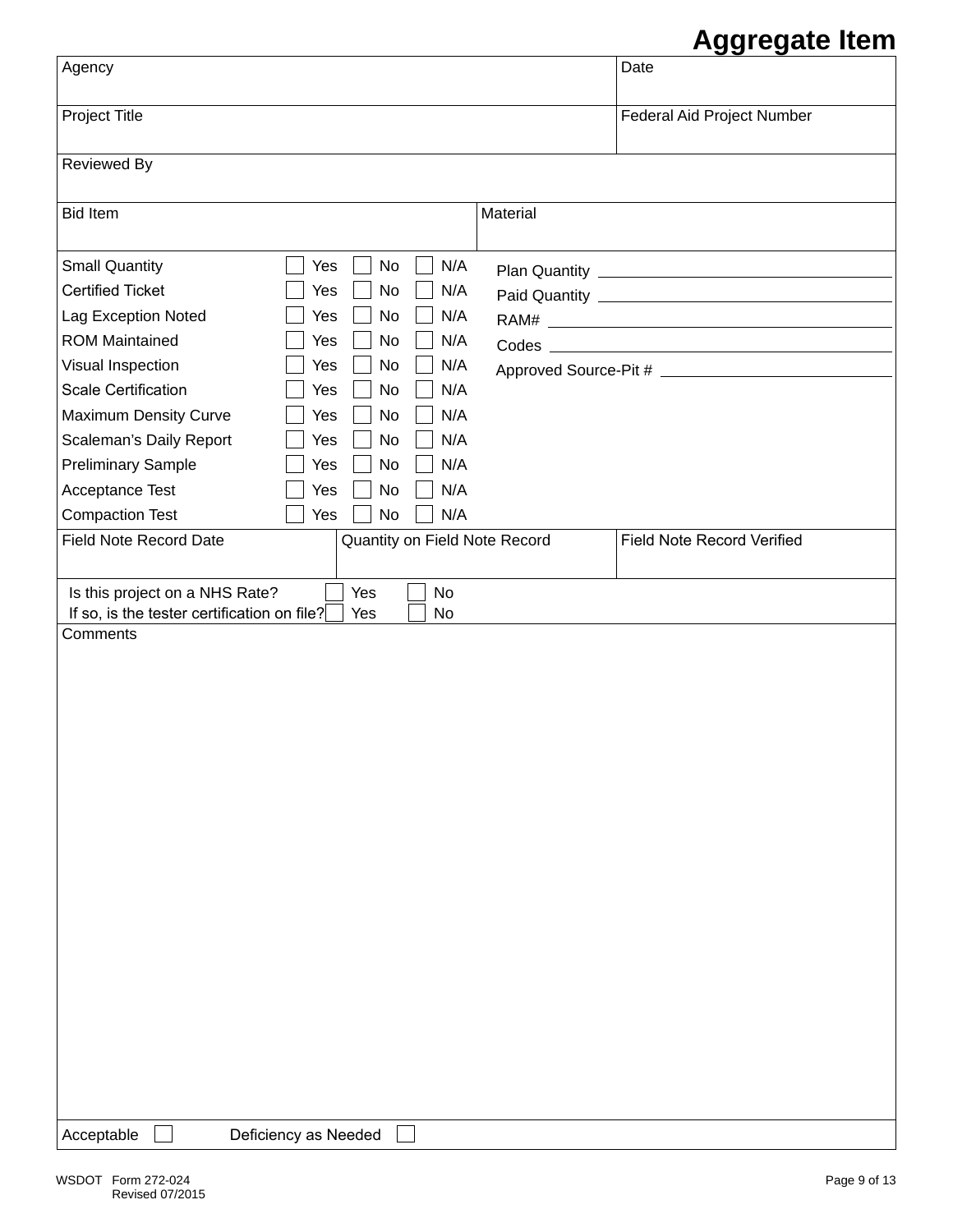## **Asphalt**

|                                                                               |                               |          | naphan                            |
|-------------------------------------------------------------------------------|-------------------------------|----------|-----------------------------------|
| Agency                                                                        |                               |          | Date                              |
| Project Title                                                                 |                               |          | Federal Aid Project Number        |
| <b>Reviewed By</b>                                                            |                               |          |                                   |
|                                                                               |                               |          |                                   |
| <b>Bid Item</b>                                                               |                               | Material |                                   |
|                                                                               |                               |          |                                   |
| Lag Exception Noted<br>Yes                                                    | N/A<br>No                     |          |                                   |
| <b>ROM Maintained</b><br>Yes                                                  | N/A<br>No                     |          |                                   |
| <b>Scale Certification</b><br>Yes                                             | N/A<br>No                     |          |                                   |
| Visual Inspection<br>Yes                                                      | N/A<br>No                     |          |                                   |
| Scaleman's Daily Report<br>Yes                                                | N/A<br>No                     |          |                                   |
| Prelim. Sample-Agg.<br>Yes                                                    | N/A<br>No                     |          |                                   |
| Acceptance Test-Agg.<br>Yes                                                   | N/A<br>No                     |          |                                   |
| Verified Mix Design Number                                                    |                               |          |                                   |
| <b>Qualified Products List</b><br>Yes                                         | No<br>N/A                     |          |                                   |
| <b>Compaction Test</b><br>Yes                                                 | N/A<br>No                     |          |                                   |
| Bill of Landing-Emulsified Asphalt<br>Yes                                     | N/A<br>No                     |          |                                   |
| Bill of Landing-Asphalt Binder<br>Yes                                         | N/A<br>No                     |          |                                   |
| <b>Certified Ticket</b><br>Yes                                                | N/A<br>No                     |          |                                   |
| <b>Small Quantity</b><br>Yes                                                  | N/A<br>No                     |          |                                   |
| <b>Field Note Record Date</b>                                                 | Quantity on Field Note Record |          | <b>Field Note Record Verified</b> |
|                                                                               |                               |          |                                   |
| Is this project on a NHS Rate?<br>If so, is the tester certification on file? | Yes<br>No<br>No<br>Yes        |          |                                   |
|                                                                               |                               |          |                                   |
|                                                                               |                               |          |                                   |
|                                                                               |                               |          |                                   |
| Comments                                                                      |                               |          |                                   |
|                                                                               |                               |          |                                   |
|                                                                               |                               |          |                                   |
|                                                                               |                               |          |                                   |
|                                                                               |                               |          |                                   |
|                                                                               |                               |          |                                   |
|                                                                               |                               |          |                                   |
|                                                                               |                               |          |                                   |
|                                                                               |                               |          |                                   |
|                                                                               |                               |          |                                   |
|                                                                               |                               |          |                                   |
|                                                                               |                               |          |                                   |
|                                                                               |                               |          |                                   |
| Acceptable<br>Deficiency as Needed                                            |                               |          |                                   |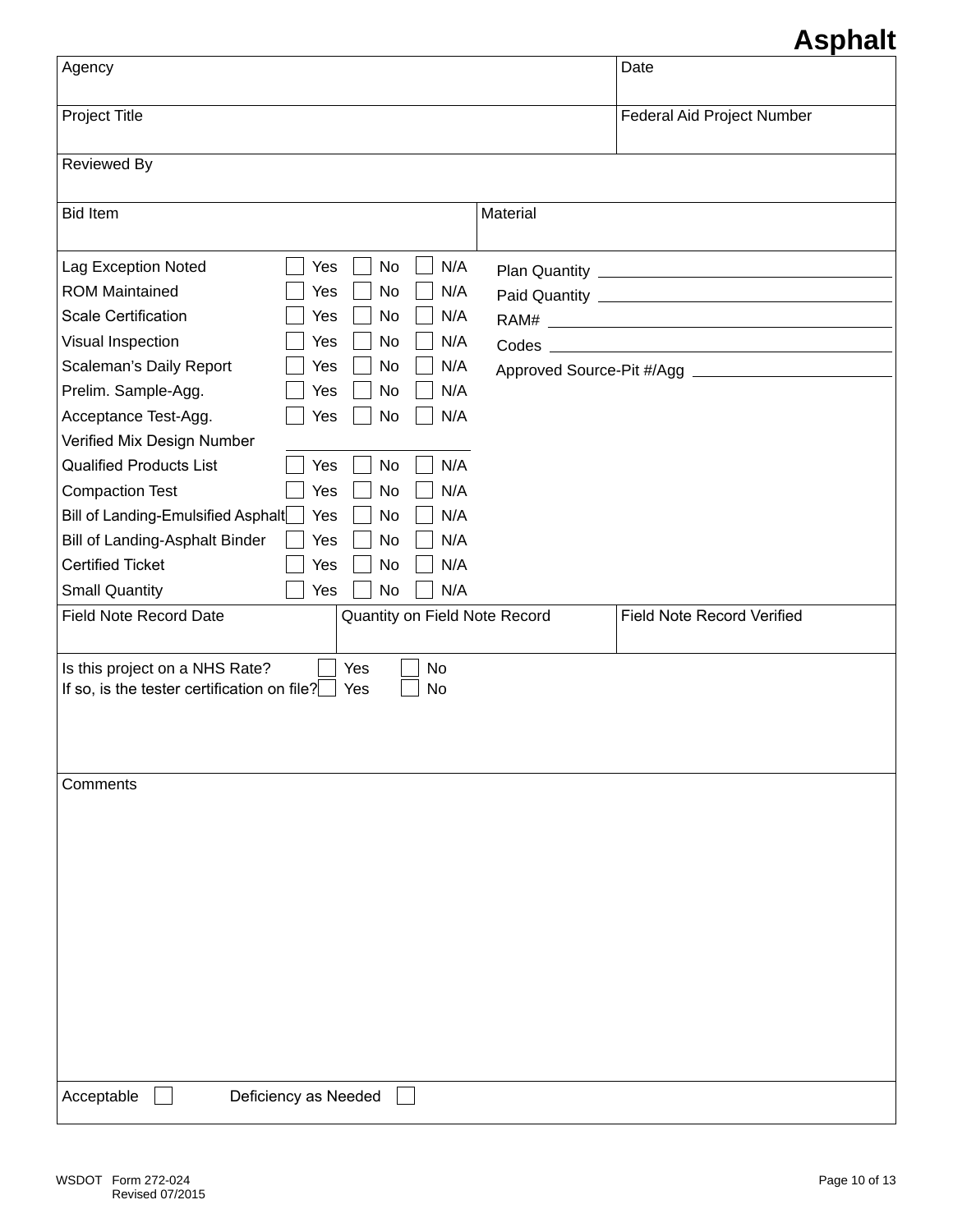## **Concrete**

| Agency                                                                                                                                                                                                                                                                                                                         |                                                                                                                                                                                                                                      |          | VIIVI VLV<br>Date                 |
|--------------------------------------------------------------------------------------------------------------------------------------------------------------------------------------------------------------------------------------------------------------------------------------------------------------------------------|--------------------------------------------------------------------------------------------------------------------------------------------------------------------------------------------------------------------------------------|----------|-----------------------------------|
| Project Title                                                                                                                                                                                                                                                                                                                  |                                                                                                                                                                                                                                      |          | Federal Aid Project Number        |
| <b>Reviewed By</b>                                                                                                                                                                                                                                                                                                             |                                                                                                                                                                                                                                      |          |                                   |
| <b>Bid Item</b>                                                                                                                                                                                                                                                                                                                |                                                                                                                                                                                                                                      | Material |                                   |
| Lag Exception Noted<br><b>ROM Maintained</b><br>Conc. Pipe Acc. Report<br><b>Small Quantity</b><br><b>Certified Ticket</b><br><b>WSDOT Inspected</b><br>Acceptance Test-Agg.<br>Prelim. Sample-Agg.<br>Cylinder<br><b>Plant Certificate</b><br><b>Qualified Products List</b><br>Cert. of Material Origin<br>Visual Inspection | Yes<br>No<br>Yes<br>No<br><b>No</b><br>N/A<br>Yes<br>No<br>Yes<br>Yes<br>No<br><b>No</b><br>Yes<br>N/A<br>No<br>Yes<br>Yes<br>No<br>N/A<br>No<br>N/A<br>Yes<br>No<br>Yes<br>N/A<br>Yes<br>No<br>No<br>N/A<br>Yes<br><b>No</b><br>Yes |          |                                   |
| <b>Field Note Record Date</b>                                                                                                                                                                                                                                                                                                  | Quantity on Field Note Record                                                                                                                                                                                                        |          | <b>Field Note Record Verified</b> |
| Is this project on a NHS Rate?<br>If so, is the tester certification on file?                                                                                                                                                                                                                                                  | Yes<br>No<br>No<br>Yes                                                                                                                                                                                                               |          |                                   |
| Comments                                                                                                                                                                                                                                                                                                                       |                                                                                                                                                                                                                                      |          |                                   |
| Acceptable                                                                                                                                                                                                                                                                                                                     | Deficiency as Needed                                                                                                                                                                                                                 |          |                                   |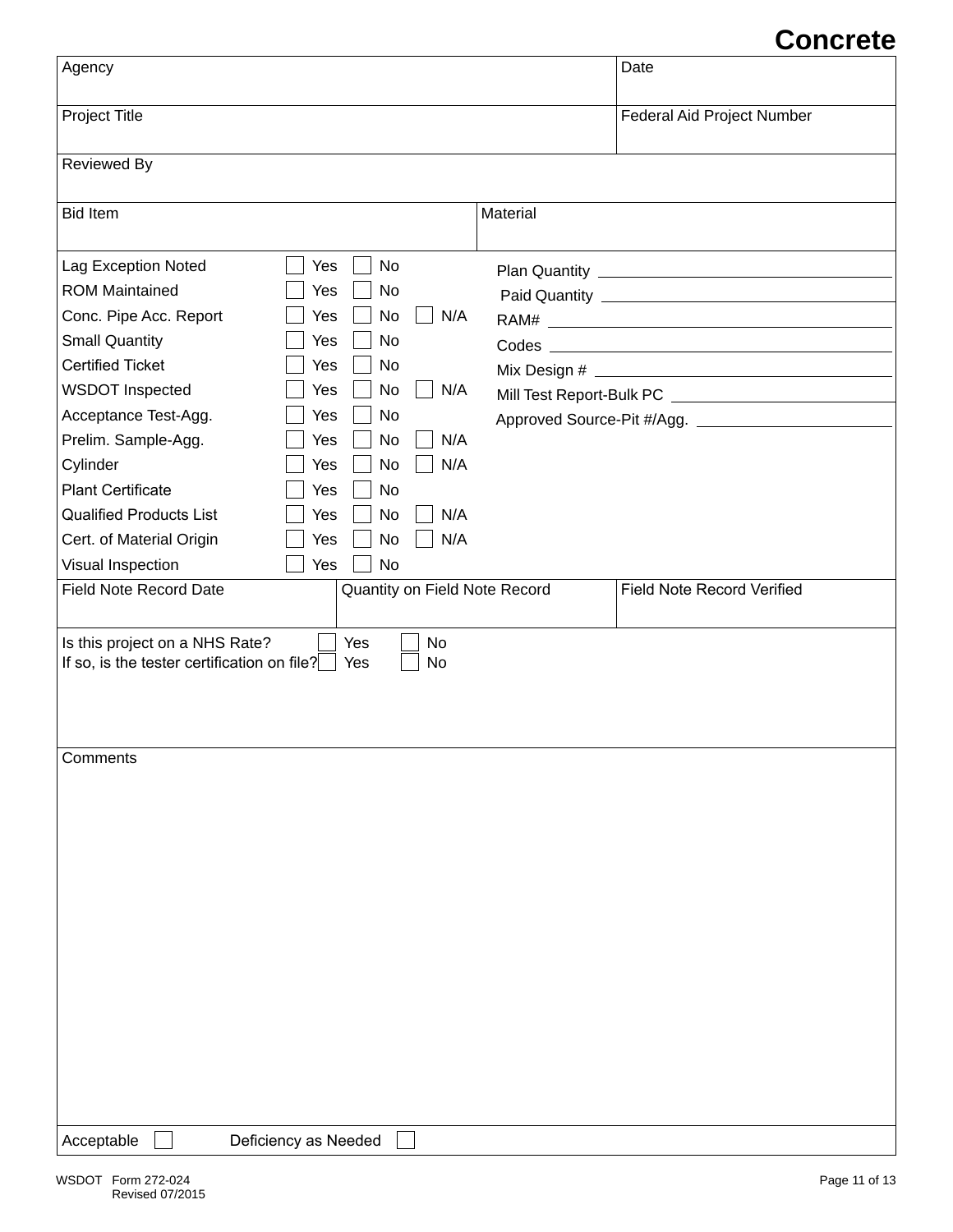# **Mobilization**

| Agency                                                                       |                                                                                                                                                                                                                                                                                              | Date                                                                    |  |
|------------------------------------------------------------------------------|----------------------------------------------------------------------------------------------------------------------------------------------------------------------------------------------------------------------------------------------------------------------------------------------|-------------------------------------------------------------------------|--|
| Project Title                                                                |                                                                                                                                                                                                                                                                                              | Federal Aid Project Number                                              |  |
|                                                                              | <b>Standard Specification 1-09.7</b>                                                                                                                                                                                                                                                         |                                                                         |  |
| <b>Contract Bid Amount</b>                                                   |                                                                                                                                                                                                                                                                                              | <b>Mobilization Bid Amount</b>                                          |  |
| 5% of Contract Bid Amount                                                    |                                                                                                                                                                                                                                                                                              | 50% of Mobilization Bid Amount<br><u> 1980 - Jan Barbara III, martx</u> |  |
| 10% of Contract Bid Amount<br>the control of the control of the control of   |                                                                                                                                                                                                                                                                                              |                                                                         |  |
| Mobilization Paid on Estimate No.<br><u> 1989 - Andrea Station Barbara (</u> |                                                                                                                                                                                                                                                                                              |                                                                         |  |
| <b>Contract Items Paid That Estimate</b>                                     |                                                                                                                                                                                                                                                                                              | <b>Mobilization Paid That Estimate</b>                                  |  |
|                                                                              | Contract Items Paid To Date                                                                                                                                                                                                                                                                  |                                                                         |  |
|                                                                              |                                                                                                                                                                                                                                                                                              |                                                                         |  |
| Contract Items Paid That Estimate                                            |                                                                                                                                                                                                                                                                                              | <b>Mobilization Paid That Estimate</b>                                  |  |
| Contract Items Paid To Date                                                  |                                                                                                                                                                                                                                                                                              |                                                                         |  |
|                                                                              |                                                                                                                                                                                                                                                                                              |                                                                         |  |
|                                                                              | Contract Items Paid That Estimate                                                                                                                                                                                                                                                            | <b>Mobilization Paid That Estimate</b>                                  |  |
| <b>Contract Items Paid To Date</b>                                           |                                                                                                                                                                                                                                                                                              |                                                                         |  |
|                                                                              | Mobilization Paid After Substantial Completion [1989] [2009] [2009] [2009] [2009] [2009] [2009] [2009] [2009] [                                                                                                                                                                              |                                                                         |  |
| Notes:                                                                       |                                                                                                                                                                                                                                                                                              |                                                                         |  |
|                                                                              | 1. When 5 percent of the total original contract amount is earned from other contract items, excluding amounts paid<br>for materials on hand, 50 percent of the amount bid for mobilization, or 5 percent of the total original contract<br>amount, whichever is the least, will be paid.    |                                                                         |  |
|                                                                              | 2. When 10 percent of the total original contract amount is earned from other contract items, excluding amounts<br>paid for materials on hand, 100 percent of the amount bid for mobilization, or 10 percent of the total original<br>contract amount, whichever is the least, will be paid. |                                                                         |  |
|                                                                              | 3. When the substantial completion date has been established for the project, payment of any amount bid for                                                                                                                                                                                  |                                                                         |  |

mobilization in excess of 10 percent of the total original contract amount.

| Acceptable |  |
|------------|--|
|------------|--|

Corrections Needed